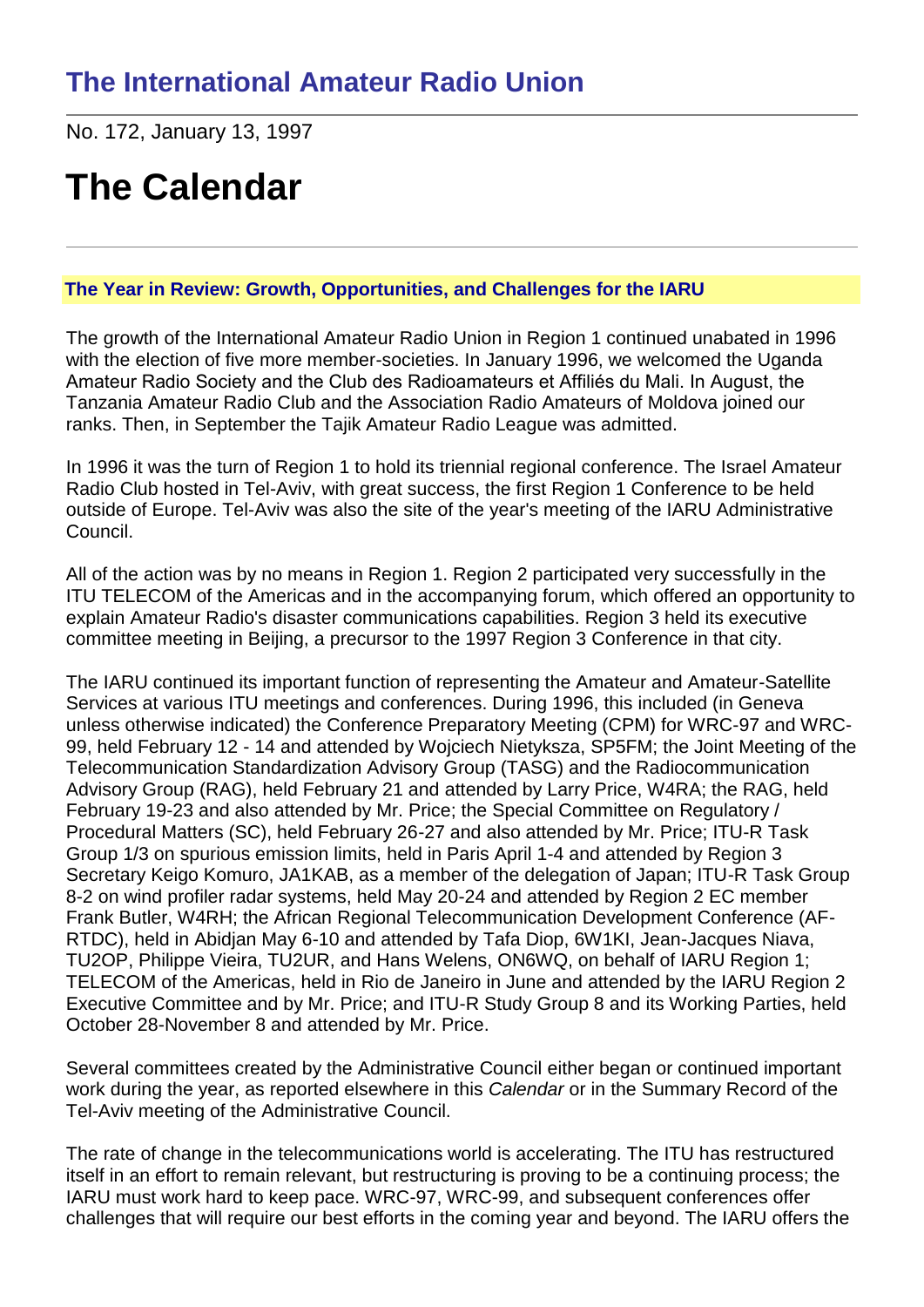best means for radio amateurs throughout the world to work to protect the Amateur and Amateur-Satellite Services as we enter the new millenium.

## **Administrative Council Meets in Tel-Aviv**

The IARU Administrative Council met in Tel-Aviv, Israel, October 6-8, 1996. The meeting took place after the IARU Region 1 Conference. The Summary Record of the meeting is enclosed with this *Calendar*. Here is a summary of the actions taken:

- 1. The ITU meetings at which IARU representation will be required during the coming year were identified and the appointment of representatives was announced by the president after consultation with the International Secretariat.
- 2. The Administrative Council agreed on instructions to be given to the IARU delegation to the 1997 World Radiocommunication Conference (WRC-97). The International Secretariat will update this material as new information becomes available. The delegation will consist of IARU Vice President Michael Owen, VK3KI, Wojciech Nietyksza, SP5FM, and Larry Price, W4RA.
- 3. A budget for 1997-1999 was adopted as submitted by the International Secretariat. The budget includes provision for financial contributions from the three regional organizations to defray a portion of the expenses that are assumed by the International Secretariat beyond its constitutional obligation.
- 4. A comprehensive report was received from the 7 MHz Strategy Committee, and the strategies guiding IARU preparations for the possible consideration of related allocations issues at WRC-99 were updated. The approved action plan will be distributed to member-societies.
- 5. The IARU Strategic Plan for the Development of Amateur Radio was updated. In recognition of the special circumstances in Africa, a special committee was created under the chairmanship of Hans van de Groenendaal, ZS5AKV, to develop a plan for the marshaling of global resources to enhance the position of Amateur Radio in Africa.
- 6. The present and anticipated future requirements for radio spectrum allocations to the Amateur and Amateur-Satellite Services were reviewed and updated, particularly with regard to the low-frequency (LF) range, the 7-MHz band, the lower VHF range, and the microwave allocations.
- 7. Planning was begun for IARU participation in the next world TELECOM (Geneva, 1999). Reports were received from Regions 3 and 1 on their preparations for Amateur Radio participation in Asia TELECOM 97 in Singapore and Africa TELECOM 98 in South Africa, which is being organized by the respective regions in accordance with IARU policy.
- 8. A report was received from the Future of the Amateur Service Committee (FASC). The Committee has completed a review of comments on its initial discussion document and is preparing a further paper on the subject of possible revisions to Article S25 of the international radio regulations, which is expected to be considered at WRC-99.
- 9. An extensive report on the utility of beacon stations in the Amateur Service was received from an ad hoc committee, and recommendations adopted.
- 10.The Ad Hoc Communications Planning Committee submitted a detailed report, which recommended increased emphasis on explaining the work of the IARU. A Public Relations Committee is to be appointed to carry out this work.
- 11.The international coordinators and advisers who report to the Administrative Council on specialized areas of interest were reappointed to new terms. They are Robert E. Knowles, ZL1BAD, IARU Monitoring System; John G. Troster, W6ISQ, IARU Beacon Project; Hans van de Groenendaal, ZS5AKV, IARU Satellite Adviser; and Christian M. Verholt, OZ8CY, IARU EMC Adviser.
- 12.The Administrative Council reversed its previous decision to decouple its meetings from regional conferences, and decided that its next regular meeting would be held in Beijing, China, 13-15 September 1997, following the Region 3 Conference.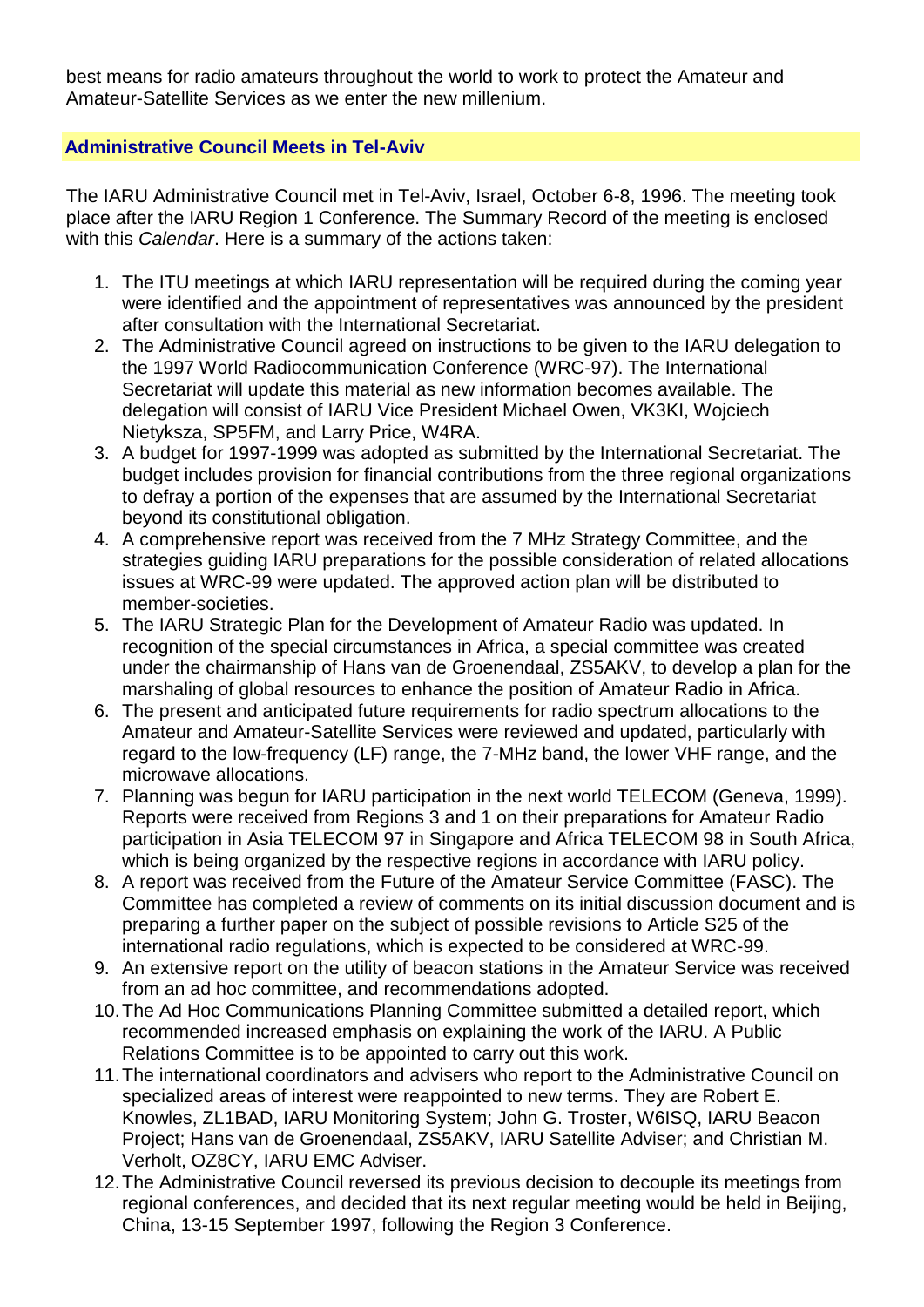- 13.The theme for World Amateur Radio Day, 20 September 1997, was confirmed as "35 Years of Amateur Radio in Space."
- 14.The International Secretariat reported on the status of the IARU Web site **http://www.iaru.org**, which is now functionally independent of the ARRL Web site. The three regional organizations announced plans to establish Web sites of their own, linked to that of the IARU and of those member-societies in the respective regions that have established Web presences of their own.

The members of the Administrative Council are IARU President W1RU, Vice President VK3KI, Secretary W4RA, and regional representatives PA0LOU, SP5FM, VE3CDM, YV5BPG, 9M2SS, and HL1IFM. Additional regional observers invited to be present were 6W1KI, ZS5AKV, VP9IM, and JJ1OEY.

#### **IARU President Emeritus Noel B. Eaton, VE3CJ, SK**

IARU President Emeritus Noel B. Eaton, VE3CJ, died at his home in Waterdown, Ontario, Canada, early on the morning of September 28, 1996. He was 86. A memorial service for family and friends was held October 9 in Waterdown.

First licensed in 1937 (although he had built his first receiver in 1922), Noel was not only an active radio amateur, usually on the air every afternoon keeping schedules with some of his many friends, but he was intensely interested in the organizational side of amateur radio. At various times he served as president of the Hamilton Amateur Radio Club and as president of the Ontario Amateur Radio Federation. He was well known for operating from the Cayman Islands, first as VP5BP and later as ZF1BP. During his travels on behalf of the IARU he held licenses or reciprocal operating permits in more than a dozen countries. Noel was a Royal Canadian Air Force Chief Signals Officer during World War II, retiring from military service with the rank of Wing Commander. A graduate of the University of Manchester, England, with a bachelor of science degree in Textile Technology, he retired from business in 1959 as President and General Manager of the Eaton Knitting Company, Ltd., of Hamilton, Ontario, and became Director of the Canadian Division of the ARRL, which at that time represented the radio amateurs of Canada, in 1960. He became a Vice President of the ARRL and President of the IARU in 1974 and was the League's first International Affairs Vice President, holding that post in parallel with his IARU office until his retirement from both positions in 1982.

Noel was the first President of the IARU from outside the United States. He led the successful IARU team at WARC-79 and it was at his initiative that a number of meetings held during and immediately after WARC-79 resulted in a new constitution and structure for the IARU. IARU President Richard L. Baldwin, W1RU, observes that when anyone who knew Noel Eaton thinks of him, the phrase that comes to mind is "true gentleman." IARU Region 2 President Tom Atkins, VE3CDM, adds that Noel was "a highly respected and widely known personality in the international Amateur Radio community."

## **Past IARU Vice President Carl L. Smith, W0BWJ, SK**

Carl L. Smith, W0BWJ, of Denver, Colorado, USA, died January 9, 1997, following a long illness. Carl was a member of the IARU team at WARC-79 and served as Vice President of the IARU from 1980 to 1983.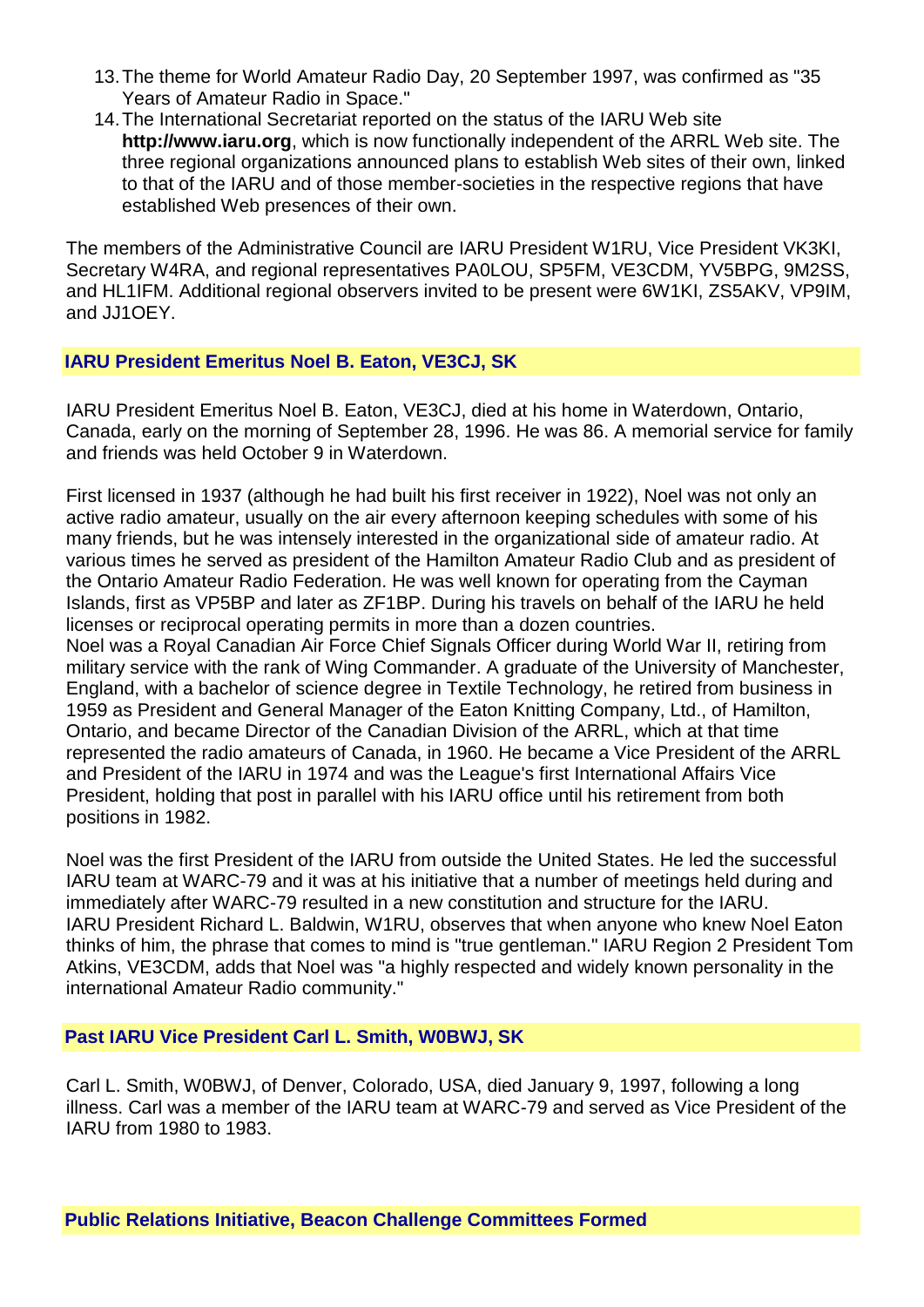At its October 1996 meeting in Tel-Aviv, the Administrative Council adopted a public relations initiative proposed by the Communications Planning Committee. Accordingly, a permanent Public Relations Committee of the IARU has been established.

IARU President Richard L. Baldwin, W1RU, has appointed the following individuals to serve on this committee, which for convenience shall be known as PRICOM (Public Relations Initiative Committee): Hans van de Groenendaal, ZS5AKV, chairman; Tom Atkins, VE3CDM; Hans Ehlers, DF5UG; David Rankin, VK3QV/9V1RH; Ray Soifer, W2RS; Dick Baldwin, W1RU, ex officio.

The prime objective of PRICOM is to ensure that amateurs in general and the member-societies of IARU have a better understanding of the strategic role that IARU plays in the protection of the Amateur and Amateur-Satellite Services.

The Administrative Council also adopted various recommendations of the Beacon Committee, including the following item: "To encourage new technical initiatives within the IARU Beacon Project, the IARU issues a challenge to the amateur community at large to develop a 'receive only' recording system with a suitable prize offered for the best design."

Accordingly, Mr. Baldwin has formed a Beacon Challenge Committee under the chairmanship of David Rankin, VK3QV/9V1RH. The committee is in the process of being staffed; the other members will be announced at a later date. The committee's work will be a two-step process. First, they will establish some guidelines for the challenge and will suggest an appropriate prize to be awarded for the best design. Once the guidelines and the nature of the prize (including agreement on any funding that may be necessary) have been agreed to by the Administrative Council, the committee will proceed with the necessary publicity to implement the challenge.

## **FASC Seeks Further Input**

The IARU Future of the Amateur Service Committee (FASC) has released its first report, which has served as the basis for the discussion of WRC-99 issues at the Region 1 Conference in Tel-Aviv.

The FASC desires additional input from member-societies. If you have not already done so, please review the discussion paper that accompanied *Calendar* No. 171 as well as the report that is enclosed with this *Calendar*.

## **Tanzania, Moldova Admitted to IARU**

Votes have been tallied on Proposals 224 and 225, published in Issue No. 170 of *The Calendar*. The International Secretariat is pleased to announce the election to membership of the Tanzania Amateur Radio Club (TARC), and Asociatia Radioamatorilor din Republica Moldova (ARM), representing Tanzania and Moldova respectively. Their membership took effect on 22 August 1996.

92 votes on each proposal were received from the following member-societies. They were all in the affirmative except that LRMD (Lithuania) was not in favor of Proposal 225. *Region 1* -- AARA (Albania), ARA (Algeria), OEVSV (Austria), BFRR (Belarus), UBA (Belgium), SRABiH (Bosnia and Herzegovina), BARS (Botswana), BFRA (Bulgaria), HRS (Croatia), CARS (Cyprus), CRK (Czech Republic), EDR (Denmark), EAWC (Egypt), ERAU (Estonia), FRA (Faroe Islands), SRAL (Finland), RSM (Former Yugoslav Republic of Macedonia), DARC (Germany), GARS (Ghana), RAAG (Greece), MRASZ (Hungary), IRA (Iceland), IRTS (Ireland),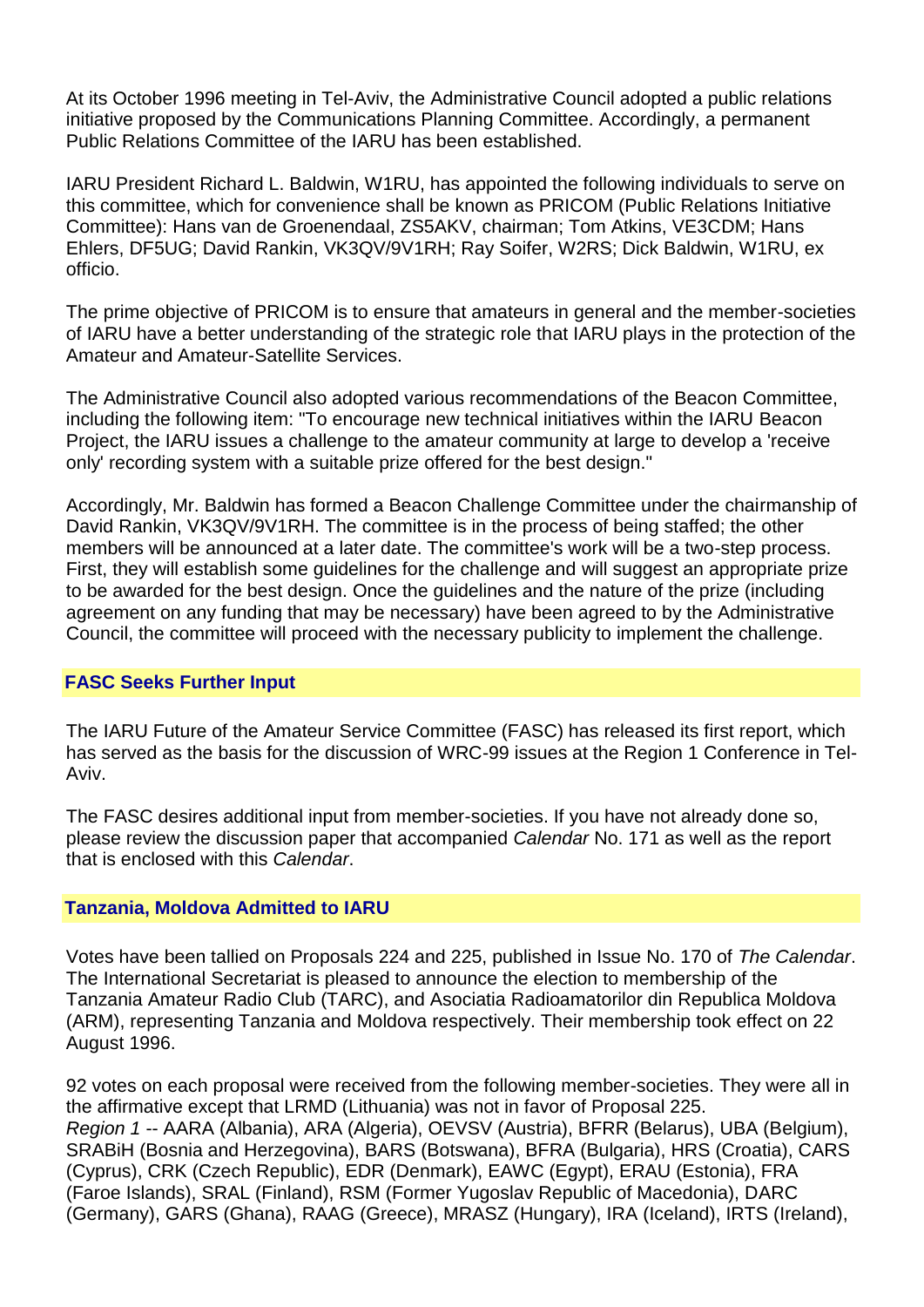IARC (Israel), ARI (Italy), RSK (Kenya), KARS (Kuwait), RAL (Lebanon), LARS (Lesotho), AFVL (Liechtenstein), LRMD (Lithuania), RL (Luxembourg), MARL (Malta), ARM (Monaco), MRSF (Mongolia), ARRAM (Morocco), VERON (Netherlands), NARS (Nigeria), NRRL (Norway), ROARS (Oman), PZK (Poland), FRR (Romania), SRR (Russia), ARRSM (San Marino), ARAS (Senegal), SARA (Slovakia), ZRS (Slovenia), URE (Spain), RSS (Swaziland), SSA (Sweden), USKA (Switzerland), TIR (Syria), TRAC (Turkey), LRT (Turkmenistan), UARL (Ukraine), RSGB (United Kingdom), and ZARS (Zimbabwe).

*Region 2* -- RCA (Argentina), AARC (Aruba), RSB (Bermuda), BVIRL (British Virgin Islands), RAC (Canada), RCCR (Costa Rica), FRC (Cuba), GRC (Ecuador), CRAS (El Salvador), GARA (Guyana), RCH (Haiti), RCH (Honduras), JARA (Jamaica), FMRE (Mexico), VERONA (Netherlands Antilles), LPRA (Panama), RCP (Paraguay), RCP (Peru), TTARS (Trinidad and Tobago), TACARS (Turks and Caicos Islands), ARRL (USA), and RCV (Venezuela).

*Region 3* -- BARL (Bangladesh), CRSA (China), FARA (Fiji), ARSI (India), JARL (Japan), KARL (Republic of Korea), MARTS (Malaysia), NZART (New Zealand), PARA (Philippines), SIRS (Solomon Islands), CTARL (Taiwan), RAST (Thailand), and ARCOT (Tonga).

## **Tajikistan Admitted to IARU**

Votes have also been tallied on Proposal 226, published in Issue No. 171 of *The Calendar*. The International Secretariat is pleased to announce the election to membership of the Tajik Amateur Radio League (TARL), representing Tajikistan. Its membership took effect on 12 September 1996.

There were 91 votes, all in the affirmative, received from the following member-societies: *Region 1* -- AARA (Albania), ARA (Algeria), URA (Andorra), OEVSV (Austria), BFRR (Belarus), UBA (Belgium), SRABiH (Bosnia and Herzegovina), BARS (Botswana), BFRA (Bulgaria), HRS (Croatia), CARS (Cyprus), CRK (Czech Republic), EDR (Denmark), ERAU (Estonia), FRA (Faroe Islands), SRAL (Finland), RSM (Former Yugoslav Republic of Macedonia), REF (France), DARC (Germany), GARS (Ghana), GARS (Gibraltar), RAAG (Greece), MRASZ (Hungary), IRA (Iceland), IARA (Iraq), IRTS (Ireland), IARC (Israel), ARI (Italy), RSK (Kenya), KARS (Kuwait), RAL (Lebanon), LARS (Lesotho), AFVL (Liechtenstein), LRMD (Lithuania), RL (Luxembourg), MARS (Mauritius), ARM (Monaco), MRSF (Mongolia), ARRAM (Morocco), VERON (Netherlands), NARS (Nigeria), NRRL (Norway), ROARS (Oman), PZK (Poland), SRR (Russia), ARRSM (San Marino), ARAS (Senegal), ZRS (Slovenia), URE (Spain), RSS (Swaziland), SSA (Sweden), USKA (Switzerland), TIR (Syria), TARC (Tanzania), TRAC (Turkey), LRT (Turkmenistan), UARL (Ukraine), RSGB (United Kingdom), and ZARS (Zimbabwe).

*Region 2* -- RCA (Argentina), AARC (Aruba), RAC (Canada), LCRA (Colombia), RCCR (Costa Rica), FRC (Cuba), GRC (Ecuador), CRAS (El Salvador), GARA (Guyana), RCH (Haiti), RCH (Honduras), JARA (Jamaica), VERONA (Netherlands Antilles), LPRA (Panama), RCP (Paraguay), RCP (Peru), TTARS (Trinidad and Tobago), TACARS (Turks and Caicos Islands), ARRL (USA), and RCV (Venezuela).

*Region 3* -- BARL (Bangladesh), CRSA (China), FARA (Fiji), HARTS (Hong Kong), JARL (Japan), KARL (Republic of Korea), MARTS (Malaysia), NZART (New Zealand), SIRS (Solomon Islands), CTARL (Taiwan), RAST (Thailand), and ARCOT (Tonga).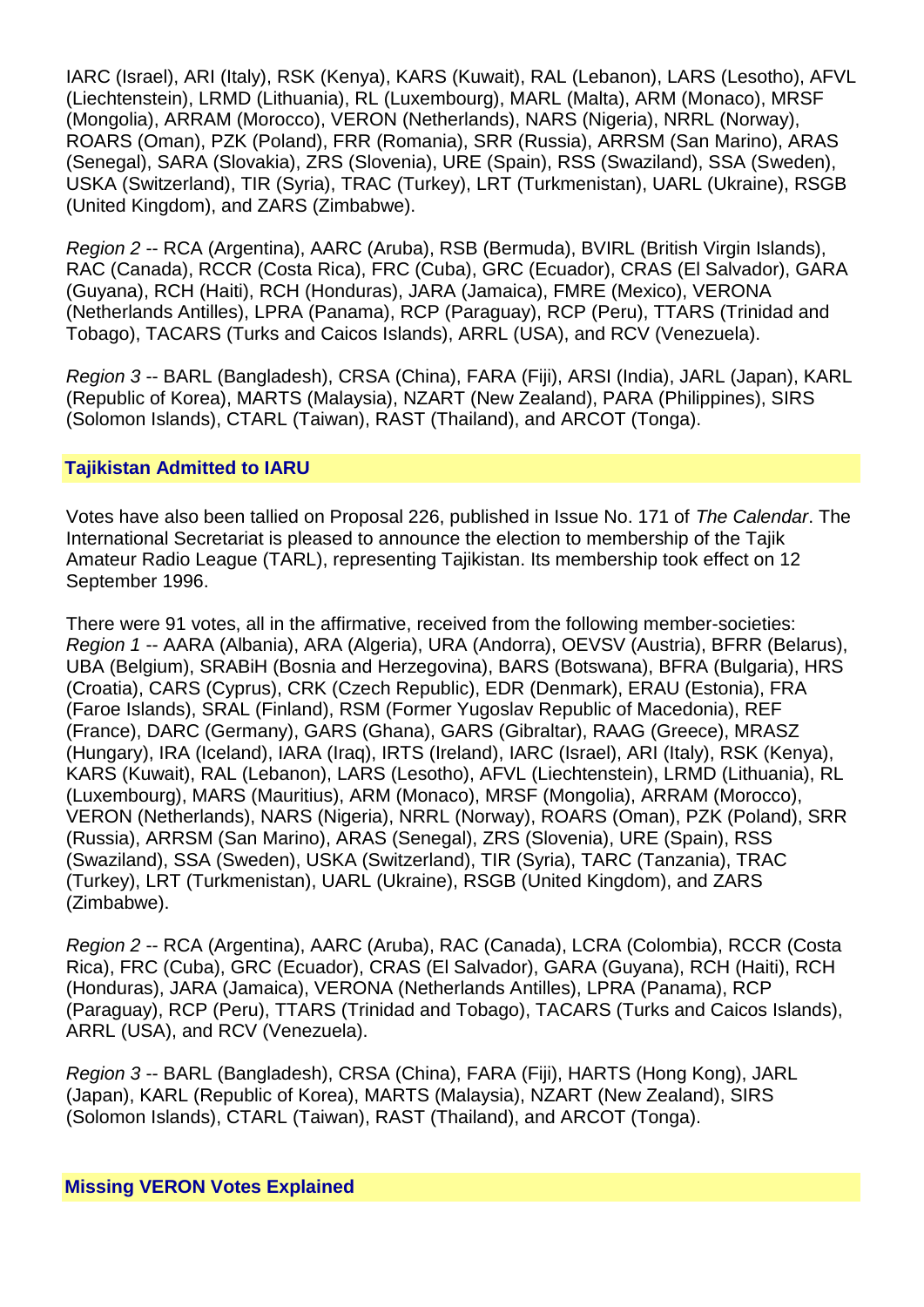Kees Murre, PA2CHM, IARU Liaison Officer for VERON, has written to request that it be noted that VERON would have voted in the affirmative on Proposals 222 and 223. Unfortunately, *Calendar* No. 169 was not received by VERON, and so the society had no opportunity to cast its votes.

## **IARU Club Station License Issued**

Last year, the Federal Communications Commission implemented a program under which radio amateurs can request specific call signs. A club station license with the call sign NU1AW has been issued in the name of the IARU, with David Sumner, K1ZZ, of the International Secretariat serving as trustee.

Why NU1AW? We're glad you asked. When transoceanic amateur communication started becoming commonplace in 1924, a problem immediately became apparent: call signs were all of the "one numeral followed by two or three letters" format, with no built-in means of determining who was where. At first, an informal system of prefixes (called "intermediates" at the time) was used by amateurs where "a" stood for Australia, "b" for Belgium, "c" for Canada, "f" for France, "g" for Great Britain, "j" for Japan, "u" for United States, "z" for New Zealand, etc. The single-letter system was fine until it became apparent that Amateur Radio was spreading to too many countries for this system to accommodate.

In January 1927 *QST*, a new intermediate list was unveiled as the work of the Executive Committee of the International Amateur Radio Union. The new list took effect at 0000 GMT (UTC) February 1, 1927. It was a two-letter system with the first letter indicating the continent (E for Europe, A for Asia, N for North America, F for Africa, etc.) and the second letter indicating the country (mostly following the old system). Thus, stations in the 48 United States used the intermediate "NU."

The new system was quickly overtaken by events. The regulations adopted by the Washington International Radiotelegraph Conference later the same year included the allocation of a series of "call signals" such as K, N, and W for the United States, and mandated that stations have a call signal from the series. The Washington regulations were to become effective on January 1, 1929, but August 1928 *QST* noted that Canadian amateur calls had changed to VE in April and September 1928 *QST* announced the effective date of October 1, 1928, in the United States for the W prefix (K outside the 48 states). Thus, United States amateurs sported voluntary NU prefixes for just 20 months before they became Ws.

The founding president of the IARU was, of course, Hiram Percy Maxim, 1AW, who remained in that office until his death in 1936. The call sign NU1AW commemorates HPM and the IARU's creative, if short-lived, solution to the problem of international identification of stations.

NU1AW will be used as a "permanent special event station" call sign operating in connection with World Telecommunication Day, significant IARU anniversaries, the IARU HF World Championship, and other events that will call attention to the contributions of the IARU to organized Amateur Radio.

## **Address Changes for Croatian, Polish QSL Bureaus**

HRS asks that no QSL cards for 9A amateurs be sent to Box 564, HR-41000 Zagreb. The new address of its QSL bureau is:

Hrvatski radioamaterski savez Dalmatinska 12